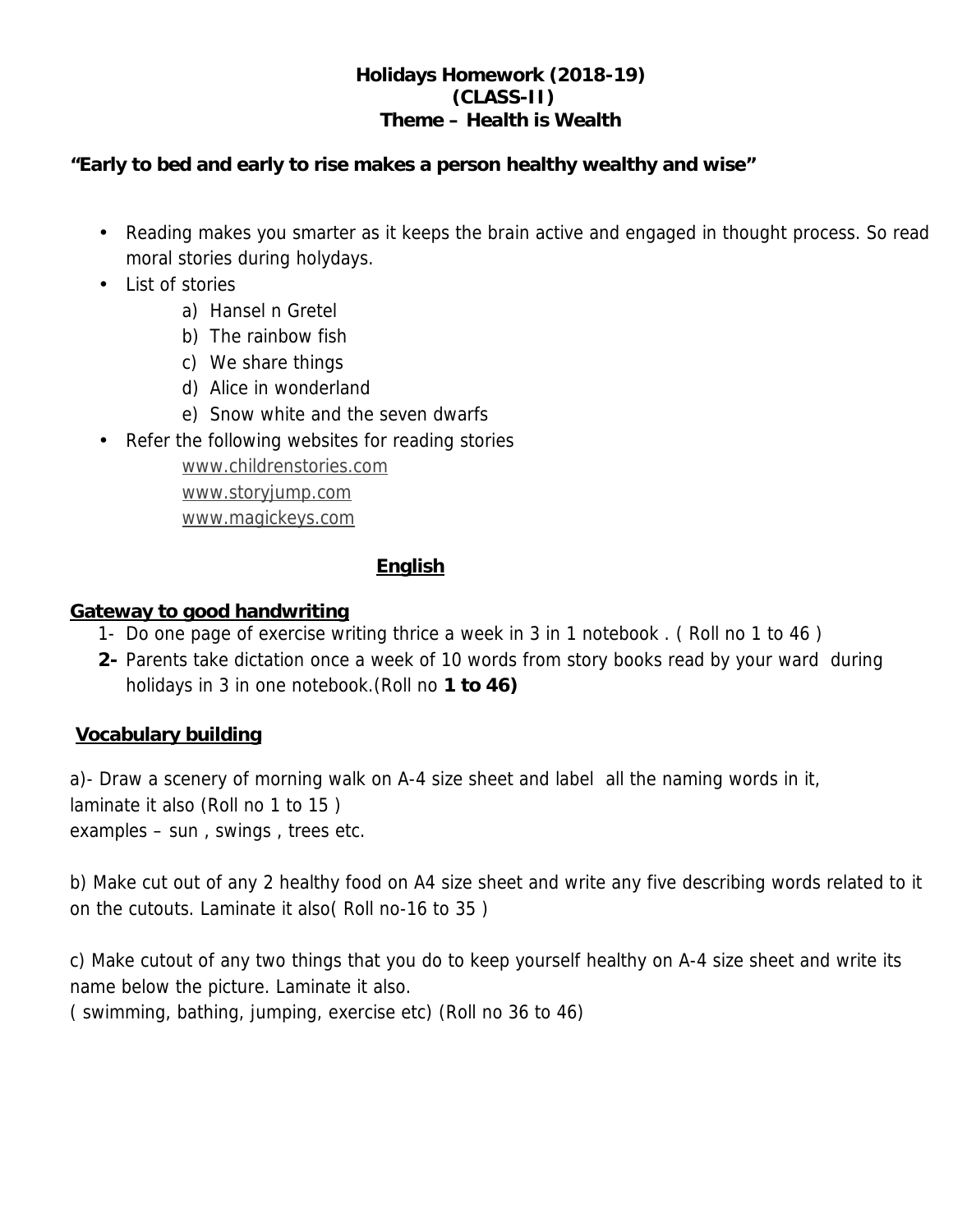### **Maths**

**a) Write and learn table 2 to 5 in 3 in 1 notebook (Roll no 1 to 46 )**

## **Concept building**

- a) Make a fruit train on A-4 size sheet . Write any 6 numbers between 500 to 1000 on each fruit and arrange the numbers - In Ascending order on bogies- ( Roll no 1 to 10 ) In Descending order on bogies- (Roll no 11 to 20 ) Laminate it also.
- b) Make a fruit basket on A-4 size sheet. On each fruit depict sums of- Addition ( 3 digit ) (Roll no 21 to 25 ) Subtraction (3 digit) (Roll no 26 to 30) Laminate it also.
- c) Make eco friendly borders Take four coloured strips size Use vegetable printing to write your own patterns on them ( Roll no 31 to 46)



**EVS**

- 1- Make cutouts of any 2 protective foods with their names on A-4 size sheet( one on one sheet),<br>Laminate it also. ( Roll no 1 to 5 )
- 2- Make cutouts of any 2 body building foods with their names on A-4 size sheet( one on one sheet) , Laminate it also Roll no 6 to 15 )
- 3- Make cutouts of any 2 Energy giving foods with their names on A-4 size sheet( one on one sheet) , Laminate it also ( Roll no -16 to 20)
- 4- Make collage of your favourite seasonal fruits with their names on A4 size sheet. Laminate it also winter fruits (Roll no 21 to 25) summer fruits (Roll no 26 to 30)
- 5- Make cutouts any 2 Good habits with their names on A4 size sheet , Laminate it also ( one on one sheet )

Good habits –bathing, brushing, drinking clean water, cutting nails etc.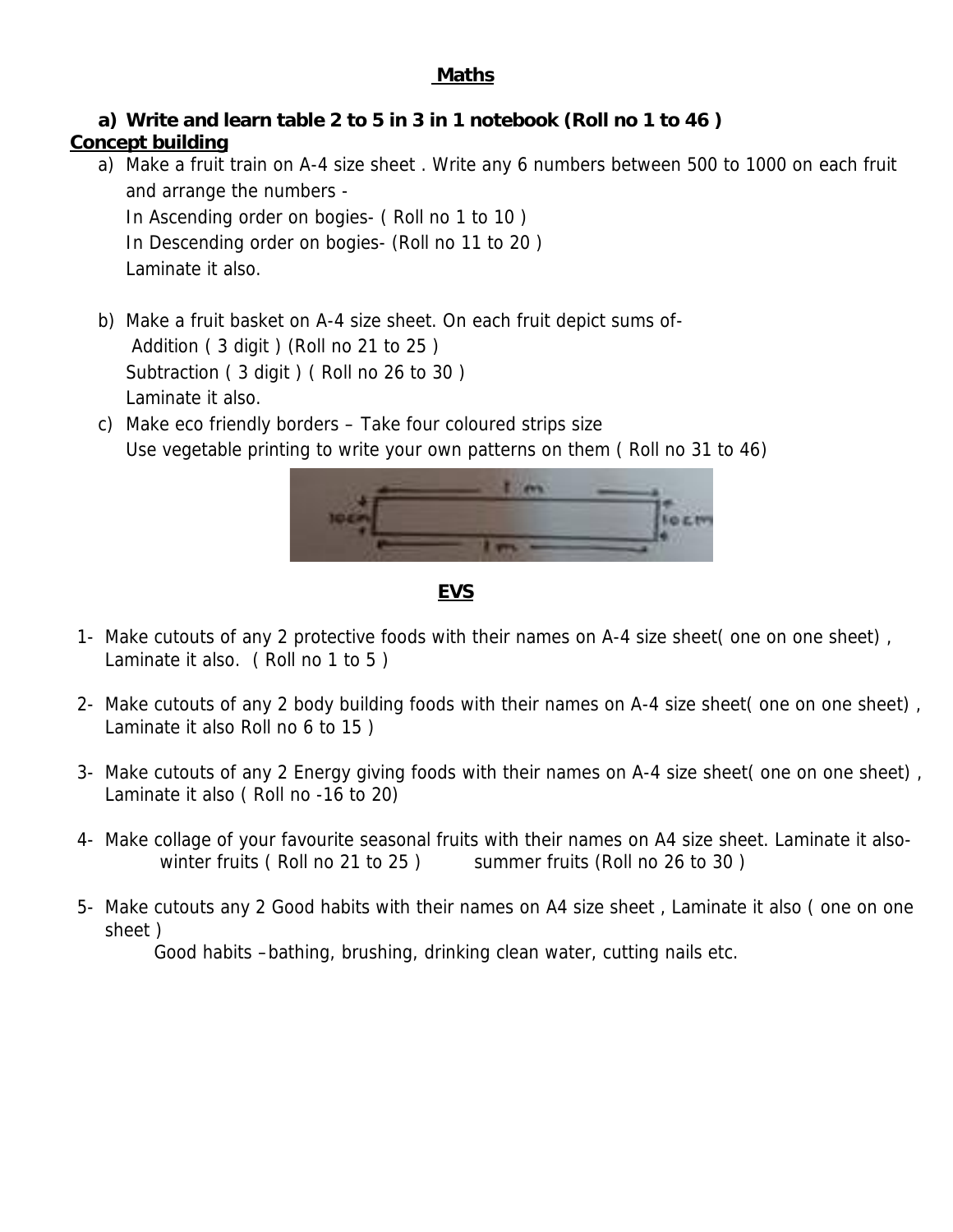सप्ताह में एक सुलेख 3 इन वन कॉपी में करें | रोल न (1 से 46) –

1) रोल न (1 से 15) – किन्ही दो योगासनों को ए-4 शीट पर बनाइये और उनका नाम लिखिए |इन योगासनों को प्रतिदिन अभ्यास में भी लायें |

2) रोल न (16 से 31) – किन्ही चार सेहत से जुड़ी अच्छी आदतों को ए-4 शीट पर बनाइये तथा उनके बारे में एक - एक पक्ति में लिखिए और उन आदतों को अपनी दिनचर्या में भी अपनायें|

अभ्यास में भी लायें |<br>2) रोल न (16 से 31) – किन्ही चार सेहत से जुड़ी अच्छी आदतों को ए-4 शीट पर बनाइये तथा उनके बारे में एक - एक पंक्ति<br>में लिखिए और उन आदतों को अपनी दिनचर्या में भी अपनायें|<br>3) रोल न (32 से 46) - किसी एक पौष्टिक ग्र्णों को लिखिए |

कार्य सुन्दर तथा सफाई से करें |

## **Computer**

- $\triangleright$  Type 10 lines on Health & Fitness.
- Use WordPad/Notepad.
- Take a print-out on A4 size sheet.(Roll no 1 to 46)

# **ART AND CRAFT**

Theme -CD Craft (animals) (Roll no 1 to 26) Material required – waste CD, fevicol, coloured papers, scissors Method – Make a animal with the help of CD and coloured paper. Example – elephant, lion, hippo etc.



Refer website – CD with animals

Theme -CD Craft (stick mask) Roll no 27 to 46 Material required – waste CD, fevicol, coloured papers, scissors, stick Method – Create beautiful mask with the help of CD and colour paper. Example – clown, rabbit faces etc



Refer website – stick puppet with CD